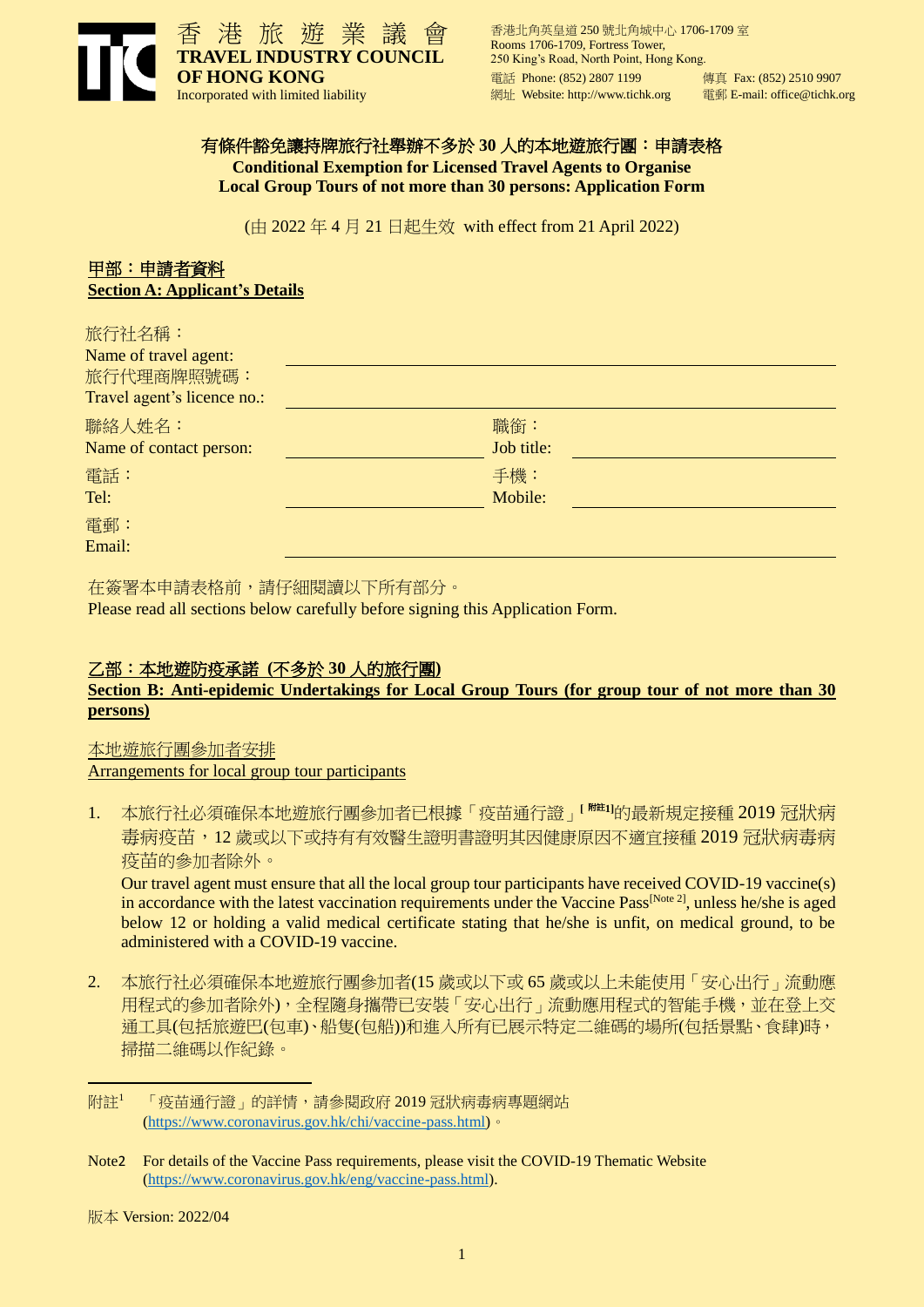Our travel agent must ensure that all the local group tour participants (except for tour participants, who are aged 15 or below or aged 65 or above, are unable to use the "LeaveHomeSafe" mobile application) bring with them a smartphone having installed the "LeaveHomeSafe" mobile application throughout the tour and they must scan the "LeaveHomeSafe" QR code whenever they board a means of transport (including chartered tour coaches, chartered ferries) and enter a venue (including attractions, restaurants) that displays such a QR code.

- 3. 本旅行社必須為所有本地遊旅行團參加者購買包含 2019 冠狀病毒病保障的本地旅遊保險。 Our travel agent must take out local travel insurance for all the local group tour participants that includes coverage against COVID-19.
- 4. 本旅行社必須保留所有本地遊旅行團參加者的姓名及其聯絡資料,以便當局有需要時跟進。 Our travel agent must retain the names and contact information of all the local group tour participants to facilitate contact tracing by the authorities if needed.
- 5. 本旅行社必須為所有本地遊旅行團參加者提供標記物品(如印有本旅行社名稱的貼紙),以識別他 們為本旅行社所組辦本地遊旅行團的參加者,並且要求他們在旅途期間一直佩戴有關標記。 Our travel agent must provide all the local group tour participants with tour labels (e.g. stickers with the name of our travel agent) so that they can be identified as the local group tour participants of the tours organised by our travel agent. Our travel agent must also request local group tour participants to wear the tour labels at all times during the local group tours.
- 6. 本旅行社必須在出發前為本地遊旅行團參加者量度體溫,並有權拒絕身體不適(如發燒、有急性 呼吸道感染病徵,或者喪失味覺或嗅覺)的人士隨團出發;導遊或領隊會在交通工具(如旅遊巴、 船隻等)上進行講解,或以無線導覽系統等類似工具進行講解,以減少本地遊旅行團參加者在旅 程中聚集。

Our travel agent must implement temperature screening for local group tour participants before tour departure and could refuse those who feel unwell (e.g. with a fever or acute respiratory symptoms and loss of taste or smell) to join the local group tours. Tourist guides or tour escorts will provide briefings on the means of transport (e.g. tour coaches or ferries) or with wireless tour guide systems or similar devices, so as to minimise gathering during the local group tours.

7. 本旅行社應建議較易感染 2019 冠狀病毒病的高危人士(如長期病患者),以及與高危人士有密切 接觸的人士(如同住人士及長期護理服務員工)避免參加本地遊旅行團。 Our travel agent should advise people with higher risk of contracting COVID-19 (e.g. those with preexisting medical conditions) and individuals in close contact with the higher-risk group (e.g. living in the same household and long-term care facility employees) not to join the local group tours.

## 行程安排

## Itinerary arrangements

8. 本旅行社所組辦的每個本地遊旅行團的人數上限為 30 人(包括所有隨團工作人員,如導遊、領隊、 司機等)。

The number of people in a local group tour organised by our travel agent must not exceed 30 (including all working staff accompanying the local group tour such as the tourist guide, tour escort, driver, etc).

9. 本旅行社為本地遊旅行團參加者所安排交通工具的人數上限(包括所有隨團工作人員,如導遊、 領隊、司機等)為:(a)旅遊巴(包車):不多於 30 人;(b)船隻(包船):90 人或座位的 50% (以較低 者為準)。

The number of passengers on the means of transport of the local group tours arranged by our travel agent must not exceed (including all working staff accompanying the local group tours such as tourist guides, tour escorts, drivers, etc): (a) tour coach (chartered): not more than 30 ; (b) ferry (chartered): 90 or 50% of the seating capacity (whichever is less).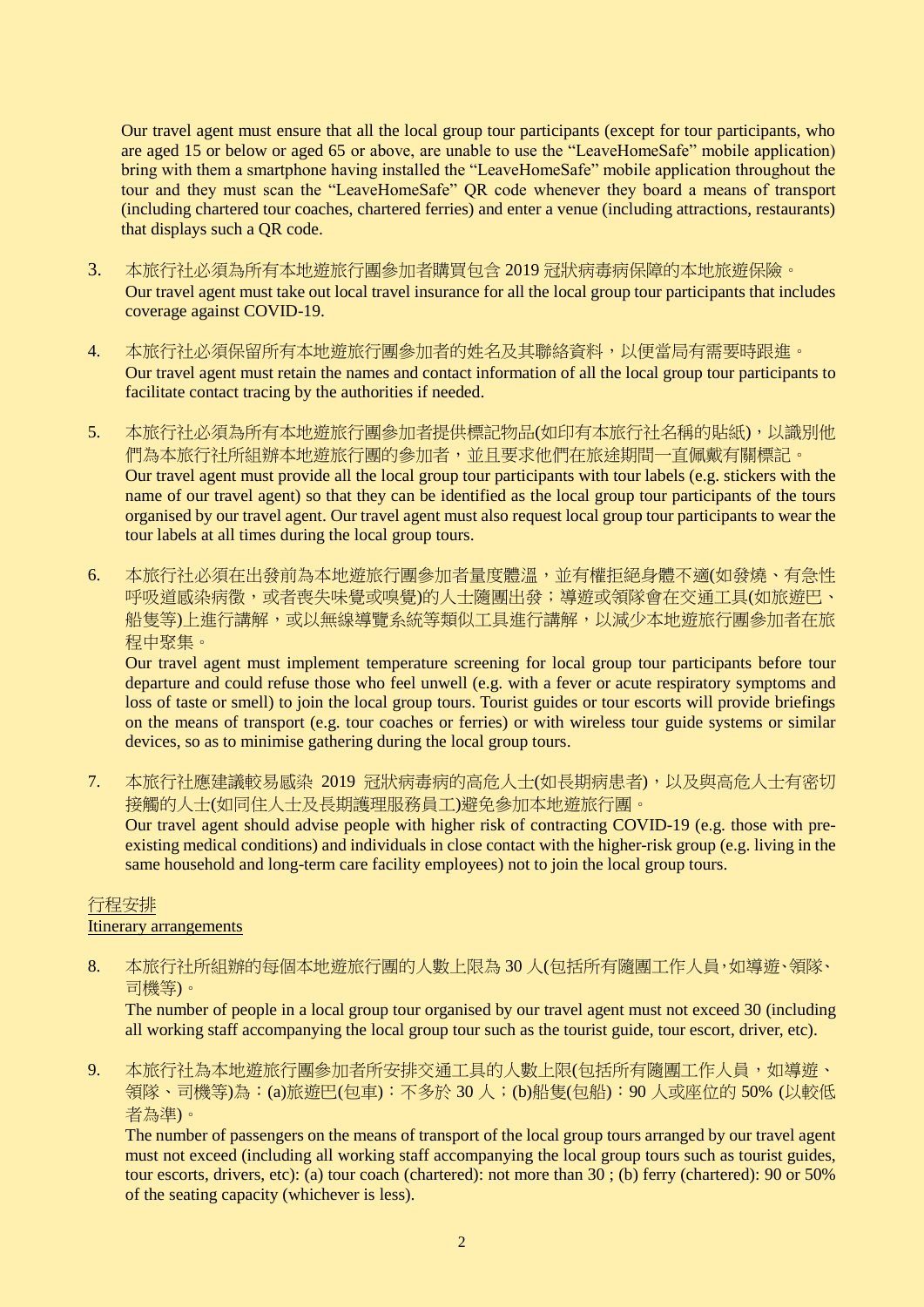10. 本旅行社應要求本地遊旅行團參加者於用餐時間以外全程佩戴外科口罩,盡量減低進食時間,並 且不得在交通工具上飲食(喝清水及服用藥品除外)。

Our travel agent should request local group tour participants to wear a surgical mask at all times during the local group tours except when having meals, minimise the meal time as far as practicable and not to drink or eat on the means of transport (except when drinking water and taking medicine).

11. 本旅行社應盡量選用電子收據和入場票,以減低交叉感染的風險。

Our travel agent should opt for electronic receipts and admission tickets as far as practicable in order to reduce the risk of cross infection.

12. 本地遊行程如包含購物安排,本旅行社不得強迫本地遊旅行團參加者購物。

Our travel agent must not coerce the local group tour participants into shopping if the itineraries of the local group tours include any shopping arrangements.

#### 交通工具 Means of transport

13. 本旅行社如為本地遊旅行團參加者所安排的交通工具(包括旅遊巴、船隻)屬包車或包船,必須確 保其展示「安心出行」二維碼。

Our travel agent must ensure that the "LeaveHomeSafe" QR code is displayed on the means of transport (including chartered tour coaches, chartered ferries) arranged by us for the local group tours.

14. 本旅行社必須要求相關服務供應商承諾其提供的交通工具(如旅遊巴、船隻等)必須於接待本地遊 旅行團參加者前進行清潔消毒工作(例如以 1:99 稀釋家用漂白水,或同等功效或更高級的消毒用 品清潔)。

Our travel agent must request the service providers to undertake that before receiving the local group tour participants, the means of transport provided by them (e.g. tour coaches, ferries, etc) must be sanitised and disinfected (e.g. by using  $1$  in 99 diluted household bleach or disinfectants of equivalent or higher standard).

15. 本旅行社必須確保交通工具(如旅遊巴、船隻等)及行程期間必須提供 60%-80%酒精消毒搓手液、 濕紙巾、備用口罩、體溫計等消毒及防疫用品。

Our travel agent must ensure that disinfectants and anti-epidemic supplies such as 60%-80% alcoholbased hand sanitisers, wet wipes, spare masks, thermometers, etc are made available on the means of transport (e.g. tour coaches, ferries, etc) and during the local group tours.

## 食肆

**Restaurants** 

16. 本旅行社必須要求食肆必須根據《預防及控制疾病(規定及指示)(業務及處所)規例》(第 599F 章) 人數規定安排座位,並提供公筷公匙予本地遊旅行團參加者使用。

Our travel agent must request restaurants to arrange seats, in accordance with the Prevention and Control of Disease (Requirements and Directions) (Business and Premises) Regulation (Cap. 599F), for the local group tour participants and provide serving chopsticks and spoons for their use.

# 景點

## **Attractions**

17. 本旅行社必須配合和遵守遊覽場地(如主題公園、綠色旅遊景點等)的防疫措施及人數上限安排。 Our travel agent must facilitate and comply with the anti-epidemic measures and restrictions on the maximum number of people imposed by the attractions (e.g. theme parks, green tourist spots, etc).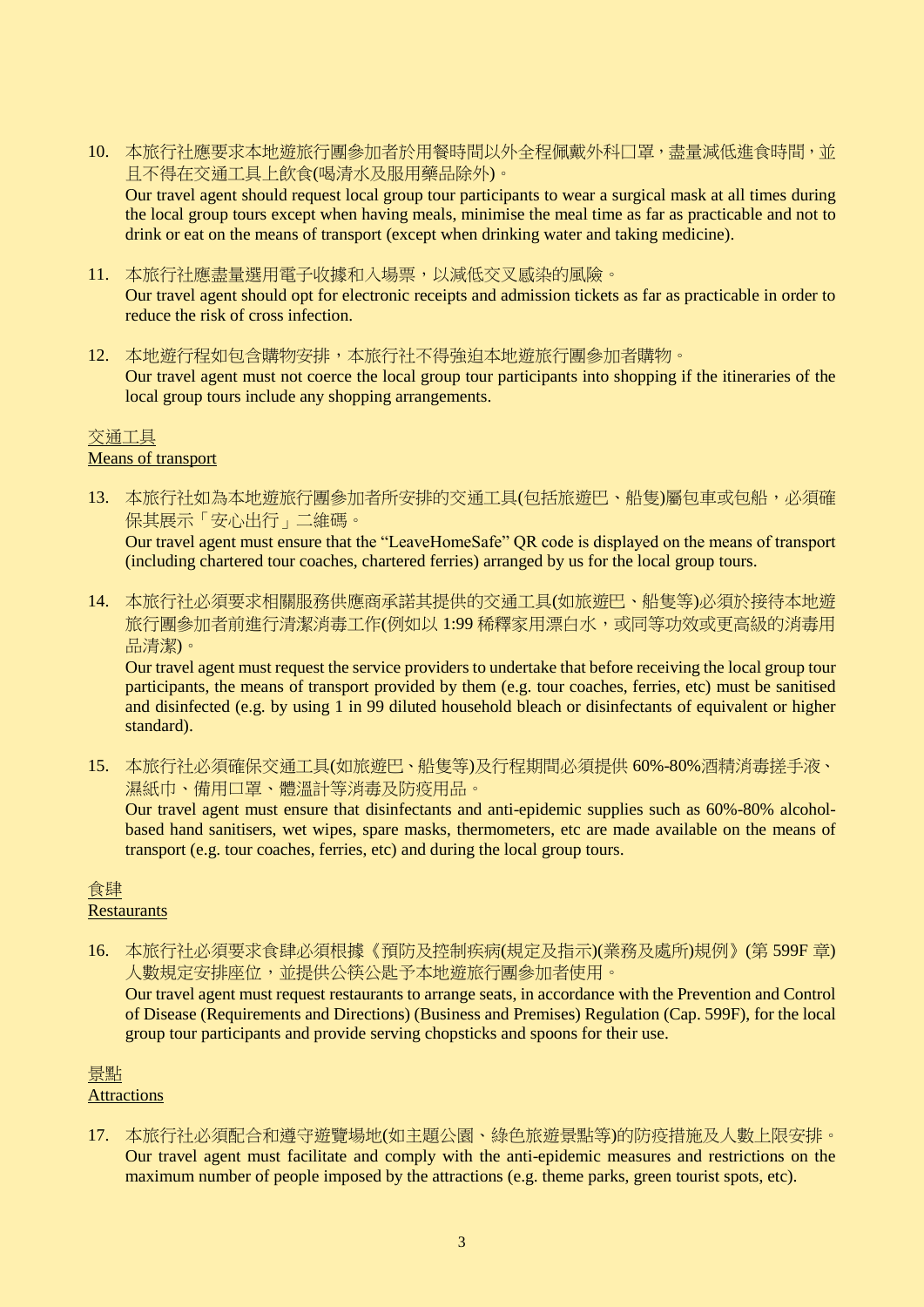18. 本旅行社必須提醒本地遊旅行團參加者保持良好個人衞生及適當社交距離,並且保持地方清潔以 及於活動後帶走自己的垃圾(特別是郊野公園、海岸公園及特別地區等綠色地點)。 Our travel agent must remind the local group tour participants to maintain good personal hygiene and

appropriate social distancing, keep places clean and take away their own litter after visit (especially in green spots such as country parks, marine parks and special areas).

19. 如活動是在室內進行,本旅行社必須要求場地營運單位採取人流管理措施。本旅行社必須在可行 的情況下,協助管理本地遊旅行團參加者進入與離開活動地點及參與活動時的人流及密度,以防 人流過於擁擠。

If there are indoor activities, our travel agent must request the venue operators to adopt crowd management measures. Our travel agent must as far as practicable assist in the regulation of the flow and density of the local group tour participants when they enter and depart from the venues and participate in the activities in order to avoid overcrowding.

20. 本旅行社必須要求場地營運單位保持室內活動地點的空氣流通,加大冷氣機抽入的鮮風,定期清 潔過濾網及管道;若使用風扇,避免直接從一個人(或一群人)吹向另一個人(或一群人)。 Our travel agent must request the venue operators to maintain proper ventilation of the venues, maximise fresh air intake of air conditioners, ensure regular cleaning of the filters and ducting, and if fans are used, avoid blowing directly from one person (or one group of persons) to another person (or another group of persons).

#### 隨團及 / 或接待團隊的工作人員

#### Working staff accompanying and/or receiving local group tours

- 21. 本旅行社必須指派持有香港旅遊業議會(議會)所發的有效導遊證、領隊證的導遊、領隊接待本地 遊旅行團,並且必須確保有關隨團及 / 或接待團隊的工作人員(包括導遊、領隊、送團工作人員、 旅遊巴(包車)的司機以及船隻(包船)的船員)在接待有關本地遊旅行團之前已完成接種三劑 2019 冠狀病毒病疫苗 **[** 附註**3]**,並已在接待有關本地遊旅行團當天的出發前進行 2019 冠狀病毒快速抗原 測試而檢測結果必須為陰性,並向本旅行社出示該陰性檢測結果證明;有關工作人員如(a)因健康 原因而不適宜接種 2019 冠狀病毒病疫苗及 / 或(b)屬感染 2019 冠狀病毒病及 / 或已康復**[** 附註**4]**人 士,本旅行社須確保他們以指定表格向本旅行社申報並附上有關醫生證明書 / 康復紀錄**[** 附註**5]** (視
- - $M$ 詳 $3$ "完成接種三劑 2019 冠狀病毒病疫苗"指接種了三劑科興的 2019 冠狀病毒病疫苗(克爾來福疫苗)或復星 醫藥╱德國藥廠的 2019 冠狀病毒病疫苗(復必泰疫苗);或在香港以外地方完成接種三劑新冠疫苗而該 疫苗載列於為此目的而刊載於政府 2019 冠狀病毒病專題網站的名單上 (https://www.coronavirus.gov.hk/pdf/list of recognised covid19 vaccines.pdf )  $\cdot$
- 附註<sup>4</sup> 康復是指最近一次備有文件紀錄的陽性檢測結果日期的 14 天後。有關要求以香港特別行政區政府的公 布爲準。
- 附註<sup>5</sup> 康復紀錄指向某人發出的紀錄,以證明他 / 她曾感染 2019 冠狀病毒病及 / 或已康復。

如某人在香港感染及 / 或已康復,相關感染或康復證明包括:

- (1) 由政府或獲衞生署實驗所認可計劃承認的實驗所發出有關聚合酶連鎖反應核酸檢測陽性結果的文 字訊息、電子紀錄或紙本證明書;
- (2) 在衞生署的「2019 冠狀病毒快速抗原測試陽性結果人士申報系統」完成快速抗原測試陽性結果申報 的文字訊息或電子紀錄;
- (3) 由衞生署發出的隔離令;
- (4) 由公立醫院或隔離設施發出的出院文件;或
- (5) 由政府或醫院管理局發出、有關該名收件人的狀況的任何其他文件或電子紀錄。

如某人在香港境外感染及 / 或已康復,相關感染或康復證明需為當地相關衞生當局發出或認可的紀錄。 有關要求以香港特別行政區政府的公布爲準。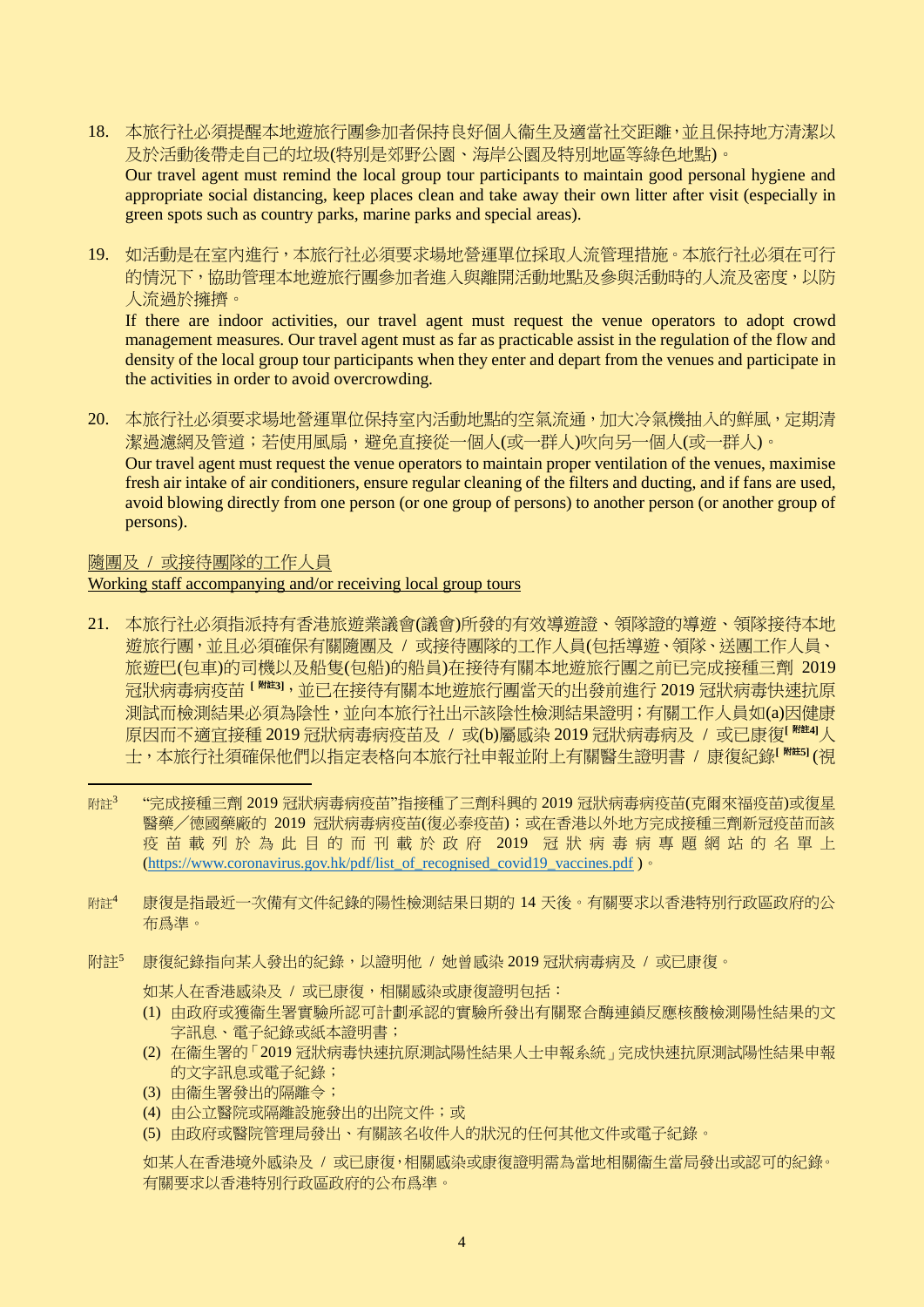乎何種情況),並且必須確保該等工作人員在有關本地遊旅行團出發當日前 7 日內已接受 2019 冠 狀病毒病的聚合酶連鎖反應核酸檢測**[** 附註**6]**而檢測結果必須為陰性,並向本旅行社出示該陰性檢測 結果證明。

Our travel agent must assign tourist guides or tour escorts with a valid Tourist Guide Pass or Tour Escort Pass issued by the Travel Industry Council of Hong Kong (TIC) to receive the local group tours. Our travel agent must ensure that the working staff accompanying and/or receiving the local group tours (e.g. tourist guides, tour escorts, staff seeing off the groups, drivers of chartered tour coaches and crew of chartered ferries) must have received three doses of COVID-19 vaccine<sup>[Note 7]</sup> prior to receiving the local group tour and must have undergone a rapid antigen test for COVID-19 with a negative result and produce a negative result of the test to our travel agent before the relevant local group tour commences on the same day; for those working staff (a) who are unfit, on medical ground, to be administered with a COVID-19 vaccine and/or (b) who had been infected with and/or had recovered from COVID-19<sup>[Note 8]</sup>, our travel agent must ensure that they have declared that fact in the specified form to our travel agent with the production of the relevant medical certificate or recovery record<sup>[Note 9]</sup> (as the case may be). Our travel agent must ensure that all such working staff have undergone a polymerase chain reactionbased nucleic acid test for the COVID-19<sup>[Note 10]</sup> with a negative result within 7 days preceding the date on which the local group tour commences and produce a negative result of the test to our travel agent.

22. 本旅行社必須向隨團及 / 或接待團隊的工作人員(包括導遊、領隊、送團工作人員、旅遊巴(包車) 的司機以及船隻(包船)的船員等)提供合適的防疫相關培訓或資訊(包括如何處理出現呼吸道感染 病徵的本地遊參加者、完成行程後將所有使用過的設備(如咪高峰、耳機等)消毒等),並且指令隨 團及 / 或接待團隊的工作人員在工作前量度並紀錄體溫,規定任何身體不適(如發燒、有急性呼

#### 附註6 有關檢測所採用的樣本,必須是非自行採集的鼻腔和咽喉合併拭子樣本。

-

- Note<sup>7</sup> Having "received three doses of a COVID-19 vaccine" means having received three doses of Sinovac COVID-19 vaccine (CoronaVac vaccine) or Fosun Pharma/BioNTech COVID-19 vaccine (Comirnaty vaccine); or having received, in places outside of Hong Kong, three doses of a COVID-19 vaccine, subject to the vaccine used being included in the list of vaccines recognised for this purpose as published on the Government's COVID-19 Thematic Website [\(https://www.coronavirus.gov.hk/pdf/list\\_of\\_recognised\\_covid19\\_vaccines.pdf\)](https://www.coronavirus.gov.hk/pdf/list_of_recognised_covid19_vaccines.pdf).
- Note<sup>8</sup> Recovery is defined as 14 days after the date of the most recent documented positive test. The announcement of the HKSAR Government shall prevail in respect of the relevant requirements.
- Note<sup>9</sup> The recovery record refers to the record issued to a person to certify that he/she had been infected with and/or had recovered from COVID-19.
	- For a person infected or received in Hong Kong, the relevant proof of infection or recovery include the following:
	- (1) text message, electronic record or paper certificate of positive Polymerase Chain Reaction test result issued by the Government or a recognised laboratory under the Laboratory Recognition Scheme of the Department of Health;
	- (2) text message or electronic record of a completed declaration of positive Rapid Antigen test result on the "Declaration System for individuals tested positive for COVID-19 using Rapid Antigen Test" of the Department of Health;
	- (3) isolation order issued by the Department of Health;
	- (4) discharge letter issued by any public hospitals or isolation facilities; or
	- (5) any other documents or electronic records issued by the Government or the Hospital Authority pertaining to the received person status of an individual.

For a person infected or received outside Hong Kong, the relevant proof of infection or recovery should be the record issued or recognised by the relevant health authorities of the place concerned. The announcement of the HKSAR Government shall prevail in respect of the relevant requirements.

Note <sup>10</sup> The sample used for the test must be collected through a combined nasal and throat swab which must not be taken by the person being tested.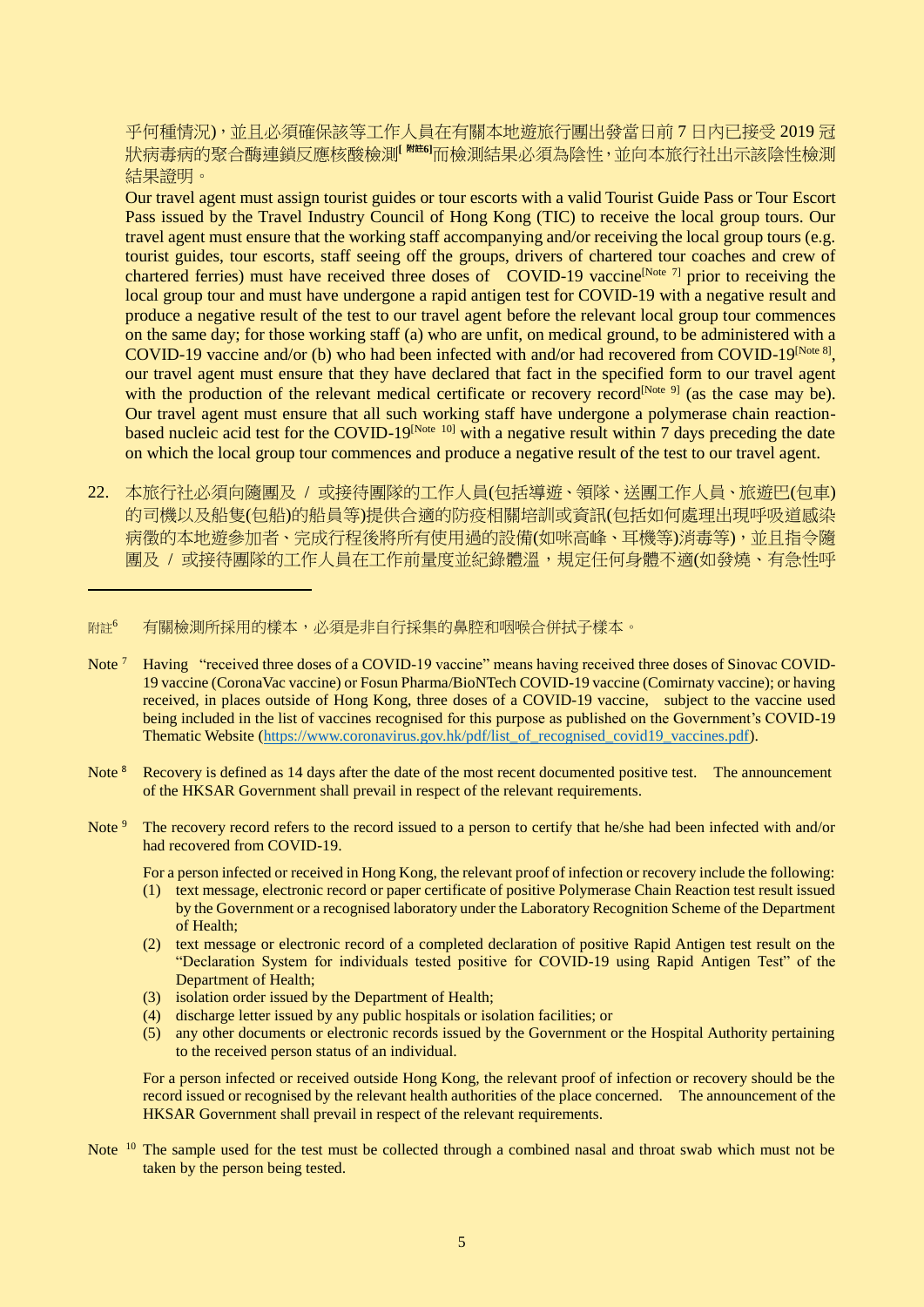吸道感染病徵,或者喪失味覺或嗅覺)的工作人員必須停止上班,不能接待本地遊旅行團參加者。 Our travel agent must provide working staff accompanying and/or receiving the local group tours (e.g. tourist guides, tour escorts, staff seeing off the groups, drivers of chartered tour coaches and crew of chartered ferries, etc) with appropriate anti-epidemic training or information (such as how to handle local group tour participants with respiratory symptoms, disinfecting all equipment such as microphones and earphones after use), instruct them to measure and record their temperature before work and instruct that those who feel unwell (e.g. having a fever, acute respiratory symptoms and loss of taste or smell) must stop going to work and not receive any local group tour participants.

- 23. 本旅行社必須指令隨團及 / 或接待團隊的工作人員(包括導遊、領隊、送團工作人員、旅遊巴(包 車)的司機以及船隻(包船)的船員等)在用餐時間以外的工作期間全程佩戴外科口罩,並且不得在 交通工具上飲食(喝清水及服用藥品除外)。本旅行社亦需要向工作人員提供適當的保護裝備。 Our travel agent must instruct working staff accompanying and/or receiving the local group tours (e.g. tourist guides, tour escorts, staff seeing off the groups, drivers of chartered tour coaches and crew of chartered ferries, etc) to wear a surgical mask at all times during work except when having meals and not drink or eat on the means of transport (except when drinking water and taking medicine). Our travel agent should also provide working staff with appropriate protective gear.
- 24. 本旅行社必須保留所有隨團及 / 或接待團隊的工作人員(包括導遊、領隊、送團工作人員、旅遊 巴(包車)的司機以及船隻(包船)的船員等)的姓名及其聯絡資料,以及確保相關工作人員在接待 本地遊旅行團前已完成接種三劑 2019 冠狀病毒病疫苗;或已經以指定表格向本旅行社申報其因 健康原因而不適宜接種 2019 冠狀病毒病疫苗並附上有關醫生證明書 / 屬感染 2019 冠狀病毒病 及 / 或已康復人士並附上有關康復紀錄,以及向本旅行社出示其在有關本地遊旅行團出發當日 前 7 日内進行的有關 2019 冠狀病毒病的聚合酶連鎖反應核酸檢測的陰性結果證明; 以及確保相 關工作人員在已在接待有關本地遊旅行團當天的出發前進行 2019 冠狀病毒快速抗測試而檢測結 果必須為陰性,並向本旅行社出示該陰性檢測結果證明。本旅行社須保存相關工作人員提交的 疫苗接種紀錄、陰性結果證明及指定申報表格 3 天(以旅行團出發當日的翌日起計算),並要求 相關工作人員在接待本地遊旅行團時隨身攜帶上述相關證明,以便有關人員有需要時查閱及跟 進。議會會作出核查。

Our travel agent must retain the names and contact information of all working staff accompanying and/or receiving the local group tours (e.g. tourist guides, tour escorts, staff seeing off the groups, drivers of chartered tour coaches and crew of chartered ferries, etc), and must ensure that the relevant working staff have received three doses of a COVID-19 vaccine prior to receiving local group tours, or have made a declaration in the specified form to our travel agent in respect of their being unfit to be administered with a COVID-19 vaccine on medical ground with the production of the relevant medical certificate/their having been infected with and/or having recovered from COVID-19 with the production of the relevant recovery record, and have produced a negative test result of a polymerase chain reaction-based nucleic acid test for COVID-19 conducted within 7 days preceding the date on which the local group tour commences; and must ensure that the relevant working staff have undergone a rapid antigen test for COVID-19 with a negative result and produce a negative result of the test to our travel agent before the relevant local group tour commences on the same day. Our travel agent must keep the relevant vaccination record, negative test results and the specified declaration form submitted by the relevant working staff for 3 days (counting the day following which the tour commences), and request the relevant working staff to bring along the aforesaid relevant proof when receiving local group tours, so as to facilitate inspection and follow up by the relevant persons whenever necessary. TIC will conduct checking.

25. 在安排本地遊行程時,本旅行社除參考上述承諾外,並會參考由衞生署發出的《給主辦大型集會 的單位預防 2019 冠狀病毒病的健康指引》的其他健康指引 (https://www.chp.gov.hk/files/pdf/novel\_infectious\_agent\_event\_organiser\_of\_mass\_assembly\_tc.pdf)。 When arranging the local group tours, our travel agent should, apart from the above undertakings, make reference to other health guidelines as set out in the "Guidelines on Prevention of COVID-19 for Event Organiser of Mass Assembly"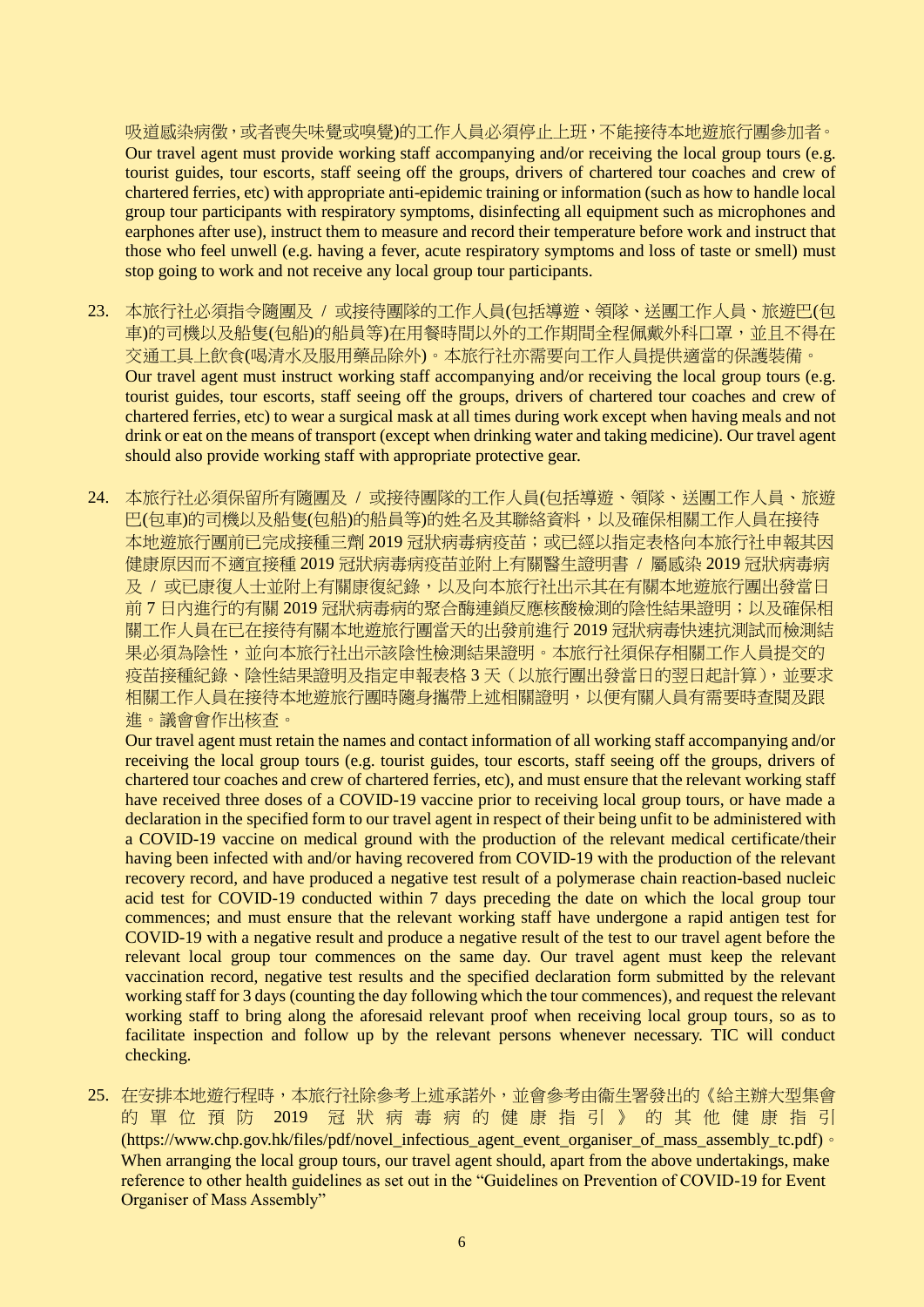(https://www.chp.gov.hk/files/pdf/novel\_infectious\_agent\_event\_organiser\_of\_mass\_assembly\_en.pdf) issued by the Department of Health.

# 丙部:聲明 **Section C: Declaration**

1. 本人為本申請表格甲部所示的旅行社的獲授權人士,現代表本旅行社聲明,本人已仔細閱讀《有 條件豁免讓持牌旅行社舉辦不多於 30 人的本地遊旅行團:申請指引》以及本申請表格的所有部 分,並完全明白其中內容及同意遵守當中所有承諾與條款及細則。

I, the person authorised by the travel agent as shown in Section A of this Application Form, now declare on behalf of our travel agent that I have carefully read the "Conditional Exemption for Licensed Travel Agents to Organise Local Group Tours of not more than 30 persons: Guide to Application" and this Application Form and fully understand the contents thereof and agree to comply with all the undertakings and terms and conditions of the above documents.

2. 本旅行社明白,議會或香港特別行政區政府有權向本旅行社所提交申請中涉及的服務供應商核實 資料。

Our travel agent understands that the TIC or the HKSAR Government reserve the right to verify information with the service providers involved in the applications submitted by our travel agent.

3. 本旅行社明白,即使是已登記的本地遊行程,但如其後發現有任何違反《有條件豁免讓持牌旅行 社舉辦不多於 30 人的本地遊旅行團:申請指引》、本申請表格及《預防及控制疾病(禁止羣組聚 集)規例》(第599G章)規定之處,則有關行程將被撤銷登記。 Our travel agent understands that if any registered itineraries of local group tours, despite having been

registered, are found to be in violation of any requirements of the "Conditional Exemption for Licensed Travel Agents to Organise Local Group Tours of not more than 30 persons: Guide to Application", this Application Form and the Prevention and Control of Disease (Prohibition on Group Gathering) Regulation (Cap. 599G), the registration of such itineraries will be revoked.

- 4. 本旅行社同意配合議會對本旅行社所組辦本地遊旅行團的所有相關工作包括巡查工作。 Our travel agent agrees to facilitate all the work which concerns our local group tours including spot checks carried out by the TIC.
- 5. 本旅行社明白,如本旅行社所組辦的本地遊旅行團被政府執法人員發現違反防疫法規,或被議會 發現違反《有條件豁免讓持牌旅行社舉辦不多於 30 人的本地遊旅行團:申請指引》或本申請表 格內的「本地遊防疫承諾(不多於 30 人的旅行團)」,相關本地遊旅行團將被撤銷申請「綠色生活 本地遊鼓勵計劃」或「賞你遊香港」項目資助的資格;本旅行社在未來一個月的有條件豁免將被 撤銷(由議會通知是次違反的當天起計),亦不得在該期間舉辦其所登記的本地遊旅行團。 Our travel agent understands that if our local group tours are found by law-enforcement officers to be in violation of any anti-epidemic laws or regulations or by the TIC to be in violation of the requirements of the "Conditional Exemption for Licensed Travel Agents to Organise Local Group Tours of not more than 30 persons: Guide to Application" or the "Anti-epidemic Undertakings for Local Group Tours (for group tour of not more than 30 persons" contained in this Application Form, the local group tours in question will become ineligible for subsidies under the Green Lifestyle Local Tour Incentive Scheme or the Free Tour Program; the conditional exemption granted to our travel agent will be revoked for the coming one month (counting from the day of notification of the violation concerned by the TIC) and our travel agent must not organise our registered local group tours during that period.
- 6. 本旅行社明白及接受就任何與《有條件豁免讓持牌旅行社舉辦不多於 30 人的本地遊旅行團:申 請指引》及本申請表格就規範本地遊旅行團相關的事宜,議會有最終決定權。 Our travel agent understands and accepts that in respect of any matters relating to the regulation of local group tours as mentioned in the "Conditional Exemption for Licensed Travel Agents to Organise Local